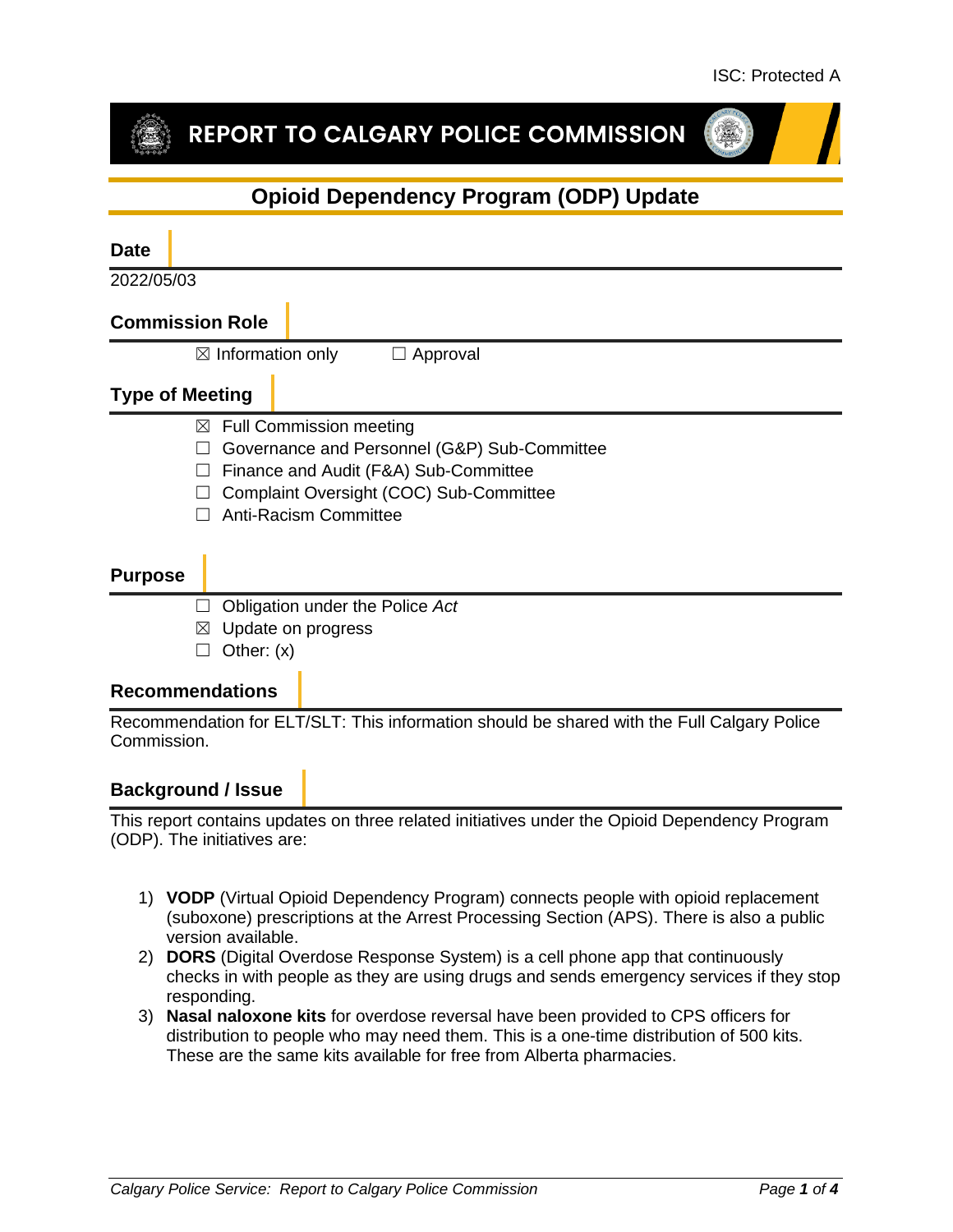In 2021, The Province of Alberta launched two initiatives aimed at addressing the current opioid crisis – the Virtual Opioid Dependency Program (VODP) and the Digital Overdose Response System (DORS). The goal of these Alberta-based initiatives is to reduce overdose deaths from opioid usage. The Province is coordinating communication and marketing of these services to Albertans and has requested support from partner agencies, including CPS.

## **VOPD**

In December 2021, the province announced a partnership with the CPS Arrest Processing Section to connect detainees to the VODP upon their consent. The partnership takes the form of a provincial grant that provides funding for three full time health staff for one year (April 2022 to March 2023), computers and cell phones for these staff members, administrative costs and an evaluation to be completed by an independent third party.

Since it began, more than 80 detainees at APS have accessed the program to receive suboxone. This has dramatically helped with withdrawal symptoms while in custody and has provided better re-integration for those released from custody.

The VODP is available to any Albertan and provides immediate access to medical care over the phone by connecting patients experiencing opioid dependency with doctors who prescribe opioid agonist therapy drugs, ongoing support and monitoring in an outpatient setting. Opioid agonist drugs, such as suboxone, help by easing withdrawal symptoms and inhibit cravings by blocking the opioid receptors in the brain.

VODP can be accessed by anyone by calling 1-844-383-7688. The toll-free line is available seven days a week, 8 a.m. to 8 p.m. daily. There is no waitlist for the program.

#### **DORS**

The Digital Overdose Response System (DORS) is a free, discrete mobile app that can help prevent overdose deaths among people using opioids and other substances while alone. The DORS app can be downloaded from any smart phone's app store, or through the links available on DORSApp.ca. The website also includes tutorials on how to use the app and links to resources to support you on your journey to recovery.

The app operates via an online app called 'Aware 360', where an individual will activate the app prior to using an opioid by confirming their address and location. The app then monitors them over a set period and checks in on them via an alarm monitoring service which is provided by the STARS Emergency Link Centre. If the individual does not respond to the 'check in' from the app, a process is triggered whereby the STARS Link Centre attempts to contact them.

If contact cannot be established, the STARS Link Centre will call the AHS SCC (EMS Dispatch Call Centre) for a medical response by EMS. This results in a co-response from both the Calgary Fire Department and the Calgary Police Service as per response plans and notifications.

#### **Nasal naloxone kits**

The Province has supplied CPS with 500 nasal naloxone kits. The intention is for frontline responders to distribute them to the public who are at risk of experiencing or witnessing an overdose. They are identical to kits that can be picked up from any pharmacy for free now and have the added benefit of not requiring needle management. Officers can use them to reverse an overdose if their original naloxone supply has been depleted, however, the intention is to provide the kits to members of the public who need them most.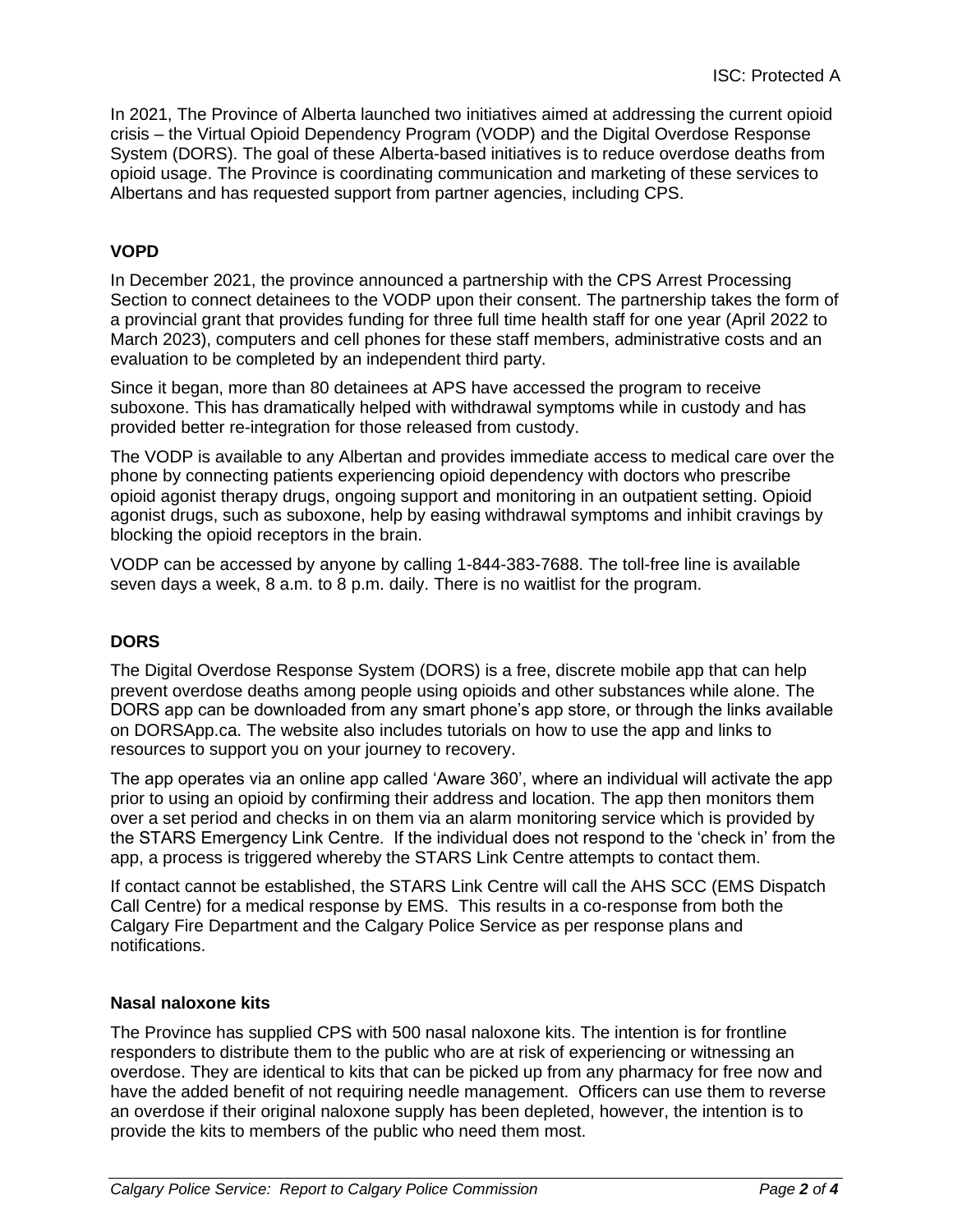The CPS distributed kits and pamphlets to frontline districts and teams between May 2 and May 6, 2022 as follows:

| <b>District or Team</b>       | <b>Kits</b> | <b>Pamphlets</b> |
|-------------------------------|-------------|------------------|
| D <sub>1</sub>                | 85          | 300              |
| D <sub>2</sub>                | 20          | 200              |
| D <sub>3</sub>                | 20          | 200              |
| D4                            | 20          | 200              |
| D <sub>5</sub>                | 20          | 200              |
| D <sub>6</sub>                | 20          | 200              |
| D7                            | 20          | 200              |
| D8                            | 20          | 200              |
| Traffic                       | 20          | 100              |
| <b>PACT</b>                   | 25          | 200              |
| YSO - Youth Services Officers | 50          | 300              |
| SASH - Stephen Ave Safety Hub | 80          | 300              |
| <b>APS</b>                    | 50          | 200              |
| WWE - Front Counter           | 50          | 200              |
| <b>Totals</b>                 | 500         | 3000             |

## **Discussion / Analysis**

VOPD data will be collected and used in an independent evaluation over the next year. The province is tracking DORS usage, and CPS will gather general feedback of the nasal naloxone kits. It is expected that each of these initiatives will save lives. The CPS will share outcomes with the CPC once data becomes available.

## **Conclusion**

The distribution of the naloxone kits to the public by CPS provides another avenue to provide a potentially life-saving tool directly to the city's most vulnerable.

| <b>Attachments (if any)</b> |                                                           |                                                               |  |
|-----------------------------|-----------------------------------------------------------|---------------------------------------------------------------|--|
| n/a                         |                                                           |                                                               |  |
| <b>Approval signatures</b>  |                                                           |                                                               |  |
| <b>AUTHOR signature:</b>    |                                                           | (2022 05 03)                                                  |  |
|                             | Jason Archibald, Alane Smith                              | Date                                                          |  |
|                             | Strategic Planning, Research &<br><b>Analysis Section</b> | <b>Strategic Planning and Partnerships</b><br><b>Division</b> |  |
|                             |                                                           |                                                               |  |